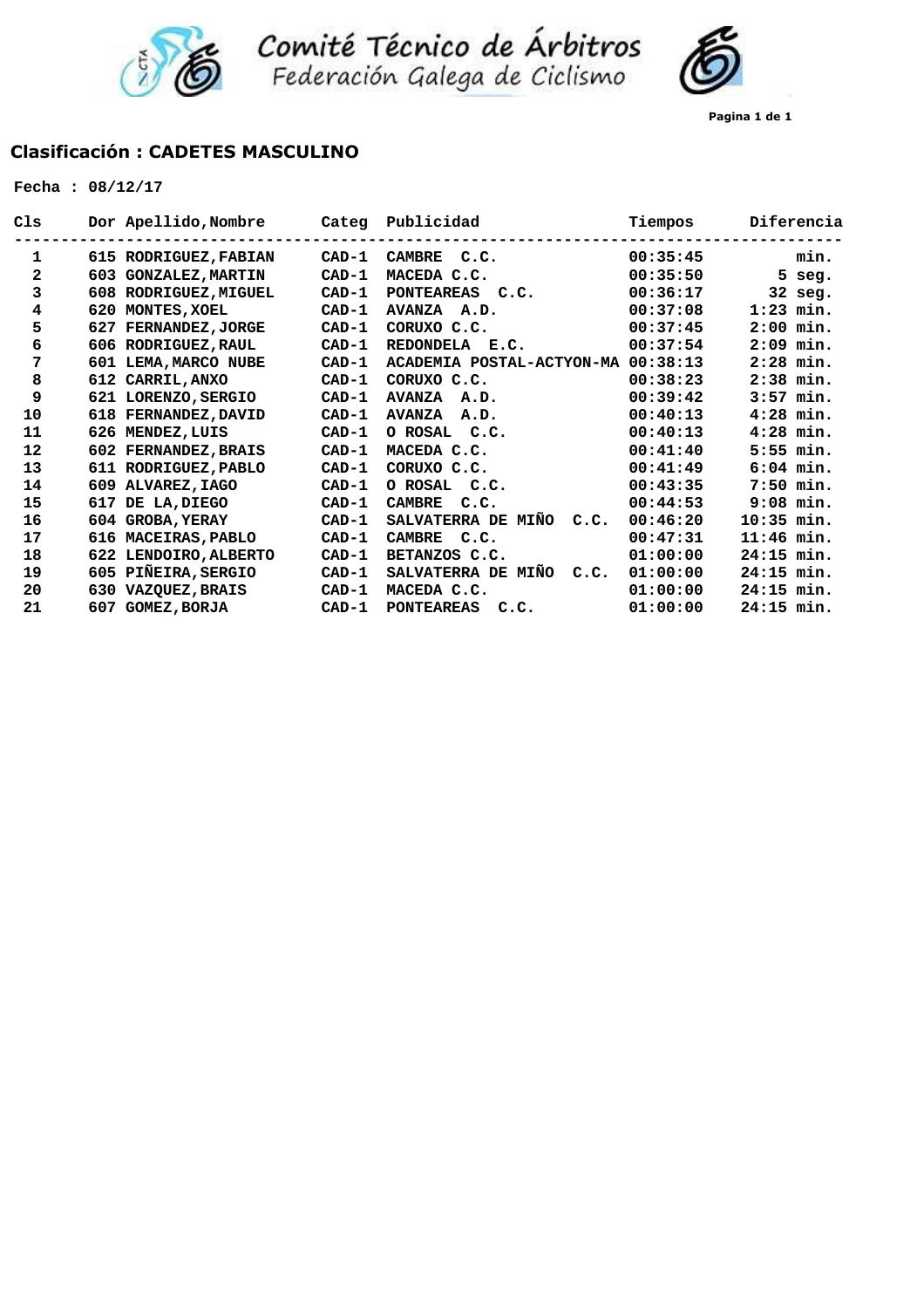



**Pagina 1 de 1**

# **Clasificación : CADETES FEMINAS**

| C1s          | Dor Apellido, Nombre | Categ   | Publicidad                         | Tiempos  | Diferencia   |
|--------------|----------------------|---------|------------------------------------|----------|--------------|
| 1            | 802 GONZALEZ, AIDA   | $F-CAD$ | ACADEMIA POSTAL-ACTYON-MA 00:33:52 |          |              |
| $\mathbf{2}$ | 801 SAA, NOELA       | $F-CAD$ | ACADEMIA POSTAL-ACTYON-MA 00:34:30 |          | $38$ seg.    |
| 3            | 806 CAPA, LAURA      | $F-CAD$ | FARTO CLUB CICLISTA                | 00:35:00 | $1:08$ min.  |
| 4            | 807 VILA, ZAIRA      | $F-CAD$ | CORUXO C.C.                        | 00:35:00 | $1:08$ min.  |
| 5            | 809 FERNANDEZ, LAURA | $F-CAD$ | 2.0 SPORT TEAM CLUB                | 00:41:08 | $7:16$ min.  |
| 6            | 813 GROBA, YRAYA     | $F-CAD$ | SALVATERRA DE MIÑO<br>C.C.         | 00:43:39 | $9:47$ min.  |
| 7            | 803 PIÑEIRO, YAIZA   | $F-CAD$ | MACEDA C.C.                        | 00:45:32 | $11:40$ min. |
| 8            | 814 GROBA, ALDARA    | $F-CAD$ | SALVATERRA DE<br>MIÑO<br>C.C.      | 01:00:00 | $26:08$ min. |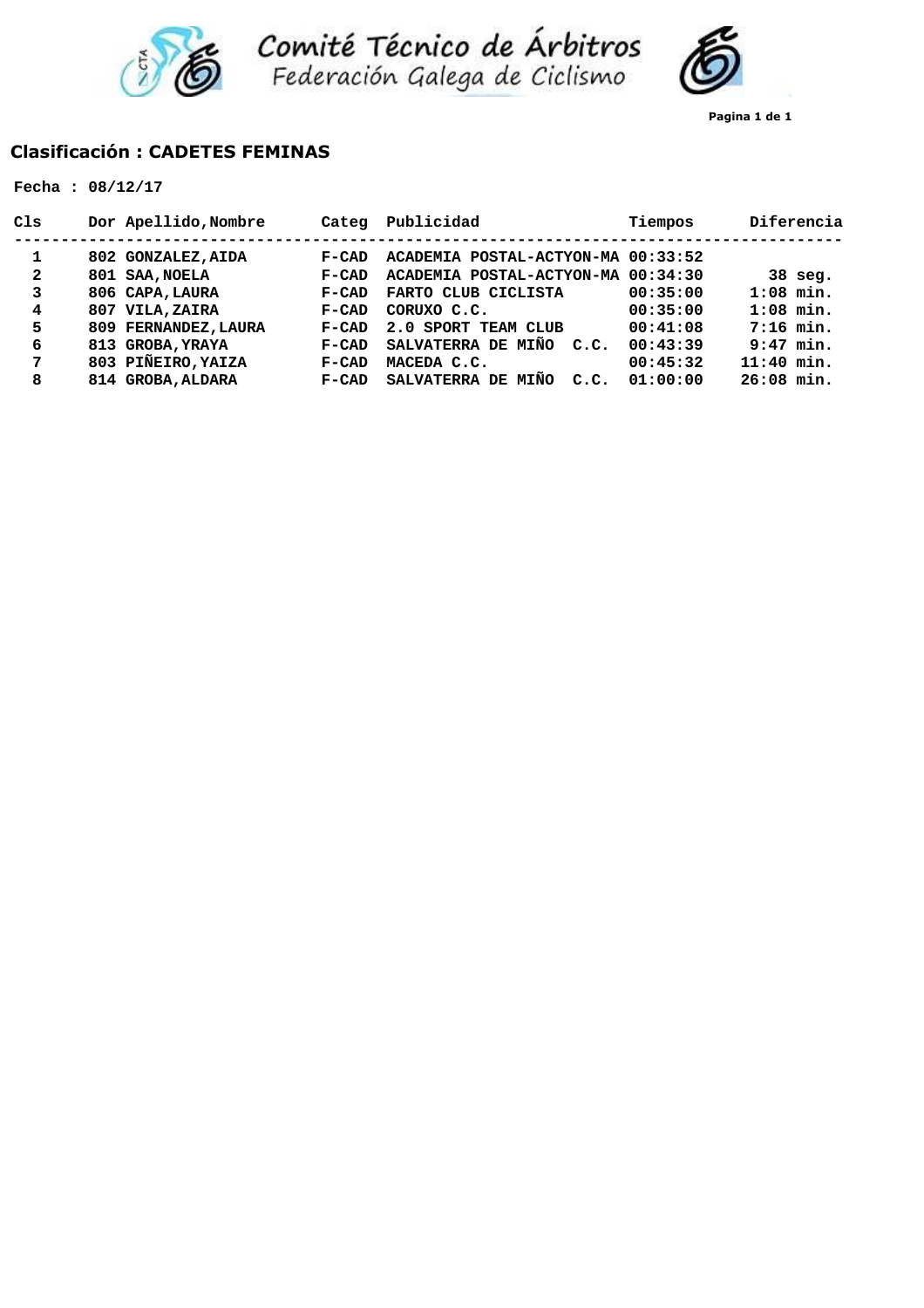



**Pagina 1 de 1**

## **Clasificación : JUNIORS MASCULINO**

| C1s |     | Dor Apellido, Nombre        | Categ | Publicidad                          | Tiempos  | Diferencia |
|-----|-----|-----------------------------|-------|-------------------------------------|----------|------------|
| 1   |     | 202 BARROS, ADRIAN          | JUN-2 | CORUXO C.C.                         | 00:44:50 |            |
| 2   | 213 | <b>SUAREZ, JORGE</b>        | JUN-2 | CIDADE DE LUGO -<br><b>ESTURION</b> | 00:45:46 | 99 Vts     |
| 3   |     | 208 FERNANDEZ, MARIO        | JUN-1 | O ROSAL C.C.                        | 00:49:44 | 99 Vts     |
| 4   |     | 203 GIRALDEZ, ADRIAN        | JUN-1 | SERVICIOS LOGISTICOS SOUT           | 00:50:07 | 99 Vts     |
| 5   |     | 212 LOPEZ, ROI              | JUN-1 | <b>COMPOSTELANO</b><br>C.C.         | 00:52:00 | 99 Vts     |
| 6   | 220 | <b>MARTINEZ, JOSE RAMON</b> | JUN-1 | AVANZA A.D.                         | 00:52:37 | 99 Vts     |
| 7   |     | 226 SAN MARTIN, UXIO        | JUN-2 | PADRONES C.C.                       | 00:53:07 | 99 Vts     |
| 8   |     | 204 LOPEZ, MANUEL           | JUN-1 | PADRONES C.C.                       | 00:53:07 | 99 Vts     |
| 9   |     | 215 FERNANDEZ, OSCAR        | JUN-1 | AVANZA A.D.                         | 00:53:12 | 99 Vts     |
| 10  |     | 228 EIRABELLA, RAUL         | JUN-1 | POIO BIKE C.                        | 00:55:24 | 99 Vts     |
| 11  |     | 206 LORENZO, BORJA          | JUN-1 | FUNDACION OSCAR PEREIRO             | 01:10:00 | 99 Vts     |
| 12  |     | 211 BARREIRO, JONATHAN      | JUN-2 | <b>COMPOSTELANO</b><br>C.C.         | 01:10:00 | 99 Vts     |
| 13  | 210 | RODRIGUEZ, DAVID            | JUN-2 | IN SITU C.C.                        | 01:10:00 | 99 Vts     |
| 14  | 229 | SAMPEDRO, MANUEL            | JUN-1 | BARBANZA C.C.                       | 01:10:00 | 99 Vts     |
| 15  |     | 238 MAOUIEIRA, JESUS        | JUN-1 | AVANZA A.D.                         | 01:10:00 | 99 Vts     |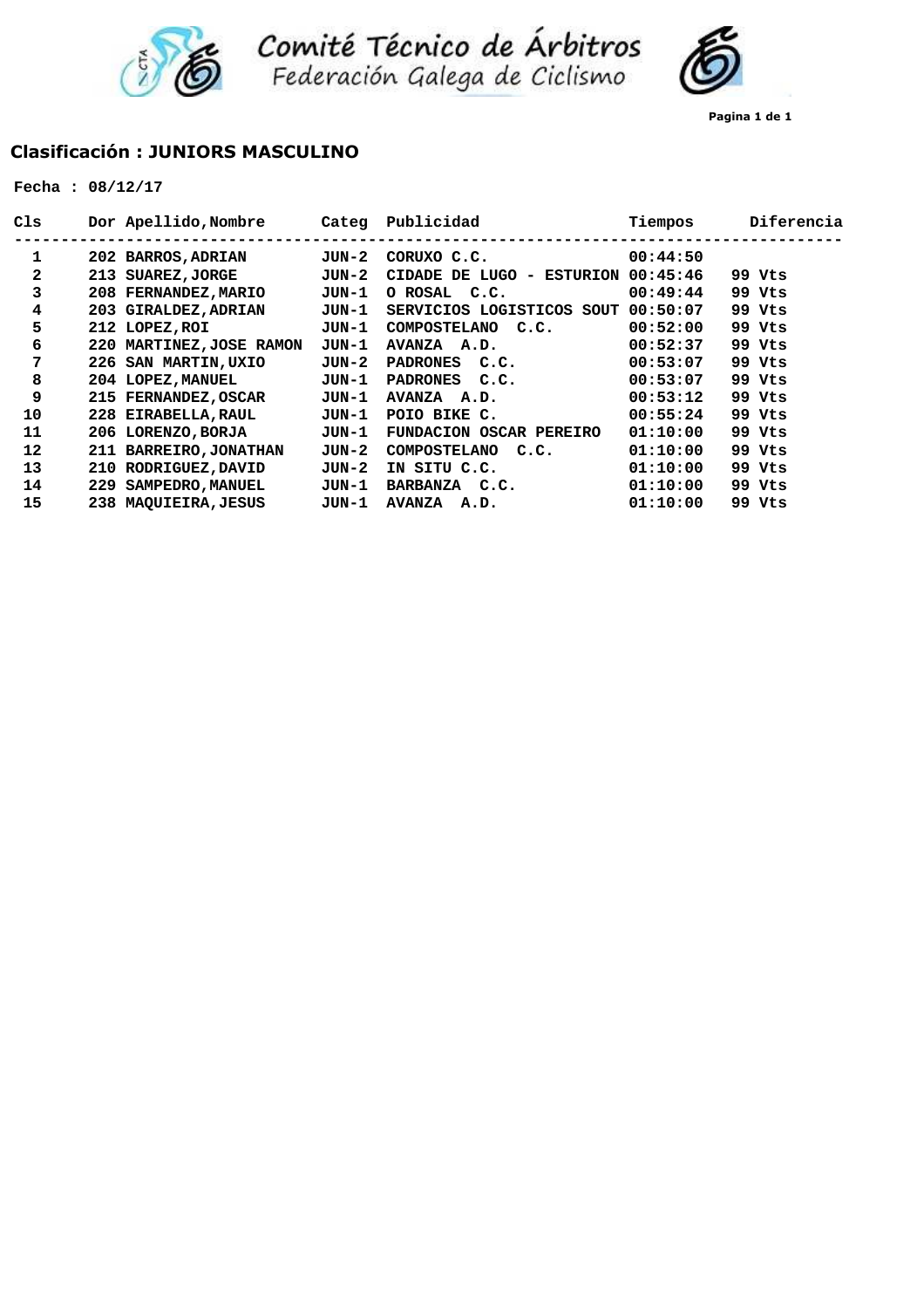



**Pagina 1 de 1**

## **Clasificación : FEMINAS JUNIOR**

|                             | Fecha: $08/12/17$                                                                                     |                                               |                                                                                  |                                  |                                                   |
|-----------------------------|-------------------------------------------------------------------------------------------------------|-----------------------------------------------|----------------------------------------------------------------------------------|----------------------------------|---------------------------------------------------|
| Cls                         | Dor Apellido, Nombre                                                                                  | Categ                                         | Publicidad                                                                       | Tiempos                          | Diferencia                                        |
| 1<br>$\mathbf{2}$<br>3<br>4 | 851 GARCIA, ANDREA<br>853 COSTA, Jessica<br><b>MARTINEZ, ANTIA</b><br>857<br>854 DOMINGUEZ, ANA BELEN | F-JUN<br><b>F-JUN</b><br>$F - JUN$<br>$F-JUN$ | CAMBRE C.C.<br>INDEPENDIENTE<br>ACADEMIA POSTAL-ACTYON-MA 00:52:00<br>MARIN C.C. | 00:47:01<br>00:48:52<br>00:54:11 | min.<br>$1:51$ min.<br>$4:59$ min.<br>$7:10$ min. |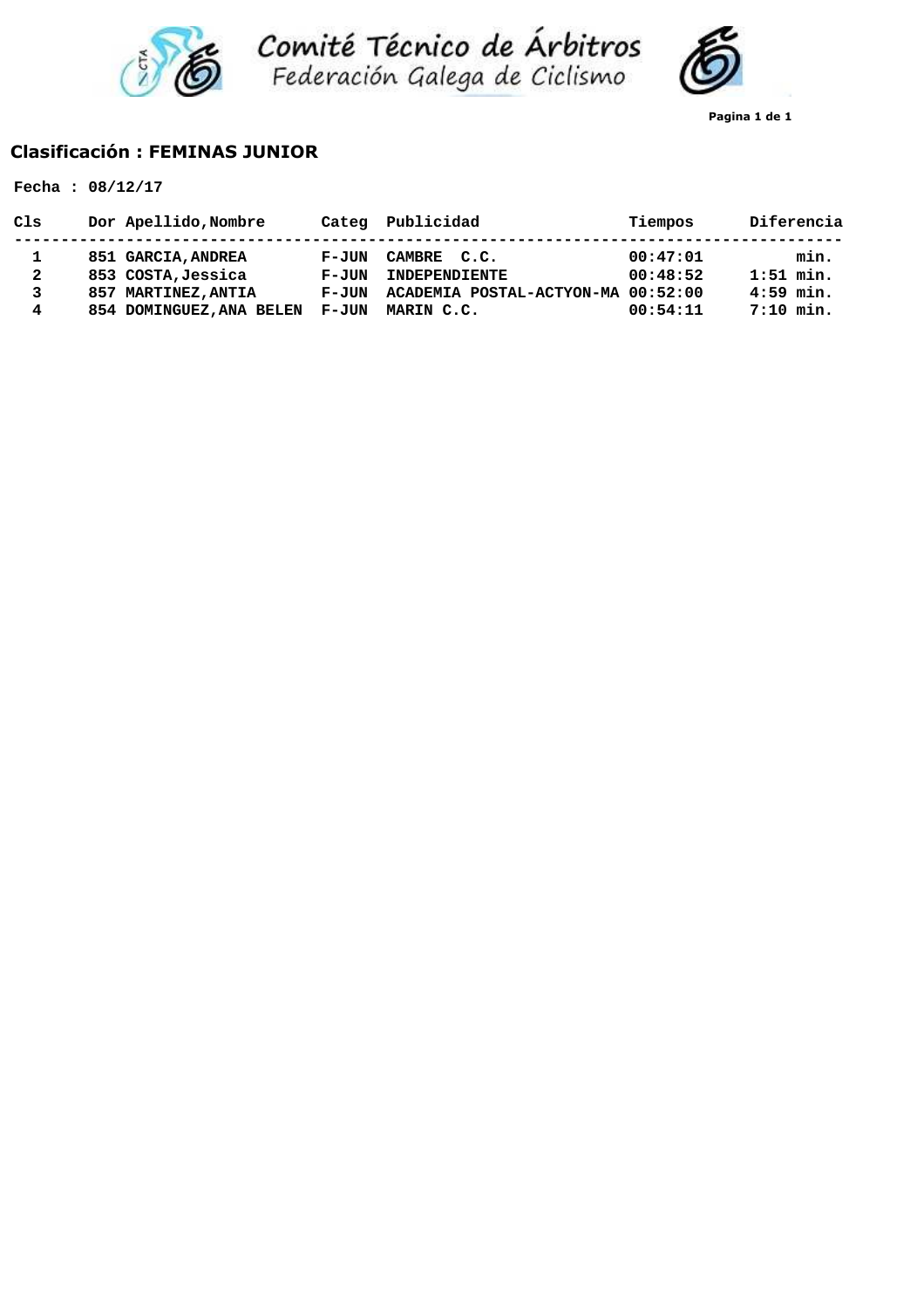

Comité Técnico de Árbitros<br>Federación Galega de Ciclismo



## **Clasificación : MASTER 30 MASCULINO**

| C1s          | Dor Apellido, Nombre            | Categ        | Publicidad                          | Tiempos  | Diferencia     |
|--------------|---------------------------------|--------------|-------------------------------------|----------|----------------|
| 1            | 305 CARRETERO, LUCIANO JE MA-30 |              | <b>CAMBRE</b><br>C.C.               | 00:43:55 | min.           |
| $\mathbf{2}$ | 301 CALVETE, ANDRES             | $MA-30$      | <b>CAMBRE</b><br>C.C.               | 00:44:40 | $45$ seg.      |
| $\mathbf{3}$ | 332 MUÑOZ, CONSTANTINO          | <b>MA-30</b> | GRUPETA PAN DE ZARKO C.             | 00:45:05 | $1:10$ min.    |
| 4            | 391 CUETO, DAVID                | MA-30        | <b>MIERES TEAM BIKE</b>             | 00:45:25 | $1:30$ min.    |
| 5            | 325 CHAPELA, ADRIAN             | <b>MA-30</b> | MASTER MORRAZO C.                   | 00:45:46 | $1:51$ min.    |
| 6            | 371 RODRIGUEZ, DANIEL           | <b>MA-30</b> | MASTER DA LOURIÑA C.                | 00:45:47 | $1:52$ min.    |
| 7            | 386 GONZALEZ, JONATHAN          | <b>MA-30</b> | CARES DEVA A.C.D.                   | 00:46:12 | $2:17$ min.    |
| 8            | 326 CHAPELA, JUAN JOSE          | <b>MA-30</b> | MASTER MORRAZO C.                   | 00:46:40 | $2:45$ min.    |
| 9            | 336 VILANOVA, ANGEL             | <b>MA-30</b> | COMPOSTELANO C.C.                   | 00:46:41 | $2:46$ min.    |
| 10           | 350 SEIJO, SANTIAGO             | <b>MA-30</b> | DEL MAR DE MUGARDOS<br>c.           | 00:46:42 | $2:47$ min.    |
| 11           | 398 CADAVIECO, RAUL             | MA-30        | <b>BICICLETAS META</b><br><b>CD</b> | 00:47:00 | $3:05$ min.    |
| 12           | 370 MIGUEZ, JUAN JOSE           | $MA-30$      | MANZANILLO P.C.                     | 00:47:14 | $3:19$ min.    |
| 13           | 329 LOPES, MANUEL               | $MA-30$      | INDEPENDIENTE                       | 00:47:43 | $3:48$ min.    |
| 14           | 368 CANOSA, UXIO                | $MA-30$      | OS ESFOLA ARROS<br>C.C.             | 00:47:49 | $3:54$ min.    |
| 15           | 335 CORZON, ALVARO              | $MA-30$      | DUMBRIA C.C.                        | 00:47:51 | $3:56$ min.    |
| 16           | 303 LAMAS, BLAS                 | <b>MA-30</b> | <b>CAMBRE</b><br>C.C.               | 00:48:15 | $4:20$ min.    |
| 17           | 328 LAGE, BRUNO                 | <b>MA-30</b> | LIMITE BIERZO C.D.                  | 00:48:36 | $4:41$ min.    |
| 18           | 306 FERNANDEZ, MARCOS           | MA-30        | VILALBA-AS PONTES<br>C.C.           | 00:48:53 | $4:58$ min.    |
| 19           | 316 CATOIRA, ALBERTO            | $MA-30$      | PADRONES C.C.                       | 00:49:08 | $5:13$ min.    |
| 20           | 298 FONTENLA, MARIO             | <b>MA-30</b> | MASTER GALAICO C. D.                | 00:49:52 | $5:57$ min.    |
| 21           | 388 PENEDO, MIGUEL              | <b>MA-30</b> | O TRISQUEL C.C.                     | 00:50:19 | $6:24$ min.    |
| 22           | 320 TUBIO, DARIO                | $MA-30$      | O TRISQUEL C.C.                     | 00:50:30 | $6:35$ min.    |
| 23           | 348 PEREZ, JOSE BENITO          | $MA-30$      | ACADEMIA POSTAL-ACTYON-MA 00:50:32  |          | $6:37$ min.    |
| 24           | 346 MENDEZ, PABLO DANIEL        | MA-30        | <b>ARTEIXO MB3</b>                  | 00:50:34 | $6:39$ min.    |
| 25           | 344 FERNANDEZ, MARCOS           | $MA-30$      | ASOCIACION GALEGA DE CICL 00:50:53  |          | $6:58$ min.    |
| 26           | 307 ESTEVEZ, JAVIER             | $MA-30$      | <b>VERIN</b>                        | 00:51:08 | $7:13$ min.    |
| 27           | 322 MARTIÑAN, PEDRO             | $MA-30$      | MONTE XALO<br>P.C.                  | 00:51:37 | $7:42$ min.    |
| 28           | 340 PESQUEIRA, OMAR             | $MA-30$      | BICI O CON C.                       | 00:51:38 | $7:43$ min.    |
| 29           | 312 CIDRAS, JORGE               | <b>MA-30</b> | POIO BIKE C.                        | 00:52:28 | $8:33$ min.    |
| 30           | 334 GARCIA, NESTOR              | <b>MA-30</b> | EUMEBIKE TEAM E.T. C.               | 00:53:32 | $9:37$ min.    |
| 31           | 313 ALBAR, FRANCISCO            | <b>MA-30</b> | POIO BIKE C.                        | 01:00:00 | $16:05$ min.   |
| 32           | 315 MARTINEZ, PABLO             | MA-30        | PINARIUM C.D.                       | 01:00:00 | $16:05$ min.   |
| 33           | 367 FRANCO, DAVID               | $MA-30$      | O TRISQUEL C.C.                     | 01:00:00 | $16:05$ min.   |
| 34           | 369 PADIN, MANUEL               | $MA-30$      | C.C.<br><b>BUEU</b>                 | 02:00:00 | $1:16:05$ hor. |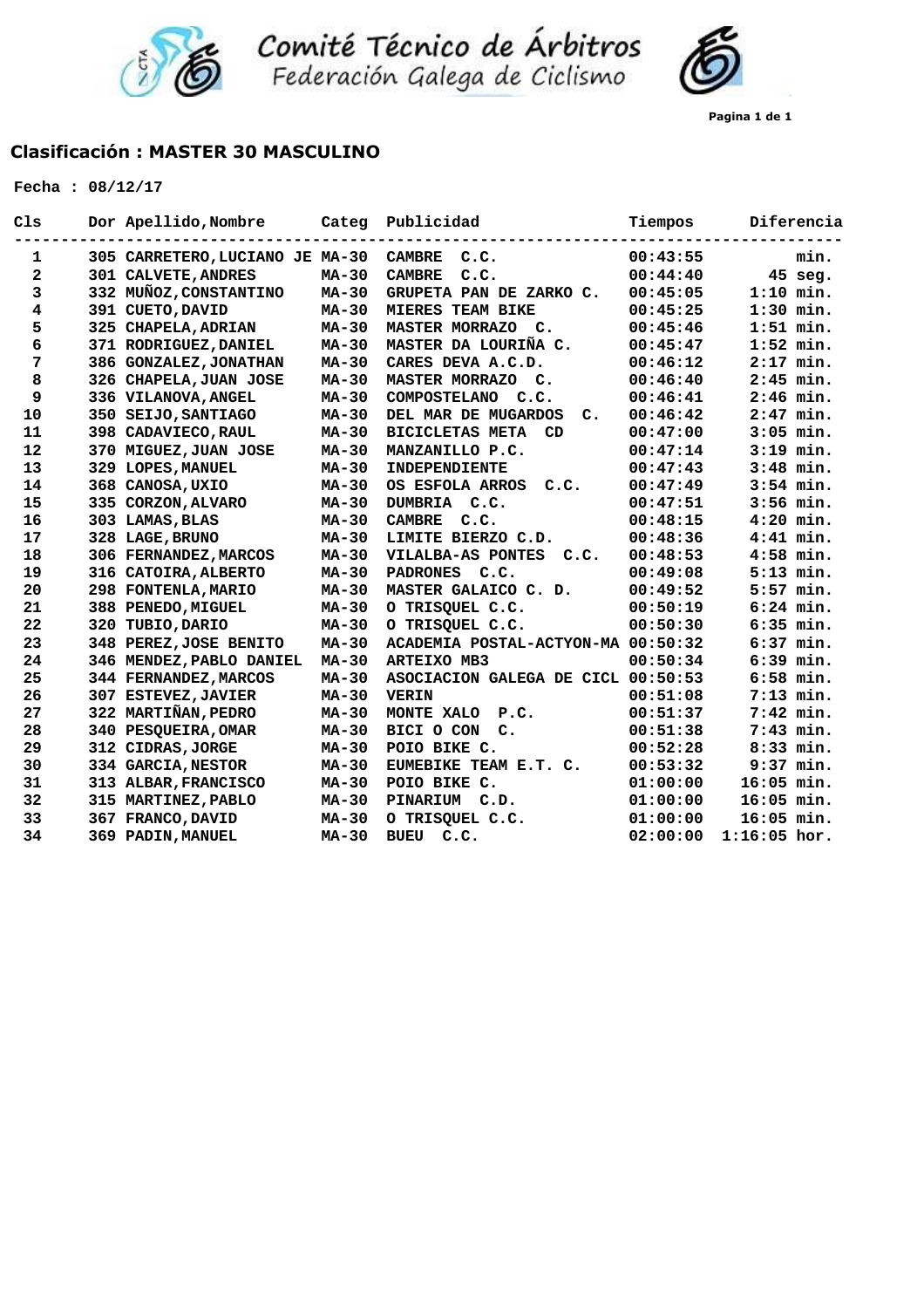

Comité Técnico de Árbitros<br>Federación Galega de Ciclismo

## **Clasificación : MASTER 40 MASCULINO**

| C1s | Dor Apellido, Nombre            | Categ        | Publicidad                         | Tiempos  | Diferencia          |
|-----|---------------------------------|--------------|------------------------------------|----------|---------------------|
| 1   | 413 TRASBACH, ALEJANDRO         | <b>MA-40</b> | RACING CYCLING TEAM G.D.           | 00:42:07 | -----------<br>min. |
| 2   | 715 PRIETO, MARCO ANTONI        | $MA-40$      | MMR BIKES                          | 00:42:13 | $6$ seg.            |
| 3   | 401 ARMADA, MANUEL              | $MA-40$      | ASOCIACION GALEGA DE CICL 00:42:38 |          | $31$ seg.           |
| 4   | 460 PAZOS, JOSE ANTONIO         | $MA-40$      | CLUB CICLISTA CAMBRE CAEI 00:42:48 |          | $41$ seg.           |
| 5   | 412 REY, XAN                    | MA-40        | REY CLUBE CICLISTA                 | 00:43:52 | $1:45$ min.         |
| 6   | 433 VALE, MARCOS                | $MA-40$      | GRAFICAS LAR P.C.                  | 00:44:07 | $2:00$ min.         |
| 7   | 421 VIDAL, CARLOS IVAN          | MA-40        | AUTRONIC-CLUB CICLISTA VI 00:44:19 |          | $2:12$ min.         |
| 8   | 439 FERNANDEZ, JORGE            | $MA-40$      | EUMEBIKE TEAM E.T. C.              | 00:44:25 | $2:18$ min.         |
| 9   | 487 ALVAREZ, GUILLERMO          | MA-40        | CONDADO BIKE ASOC. DEPORT 00:45:08 |          | $3:01$ min.         |
| 10  | 428 AGRA, XACOB                 | MA-40        | MASTER DA LOURIÑA C.               | 00:45:30 | $3:23$ min.         |
| 11  | 402 BELLO, JUAN                 | MA-40        | ASOCIACION GALEGA DE CICL 00:45:30 |          | $3:23$ min.         |
| 12  | 454 NUÑEZ, PEDRO                | $MA-40$      | BETANZOS C.C.                      | 00:46:00 | $3:53$ min.         |
| 13  |                                 | $MA-40$      | C.A.R ASOCIACION DEPO              | 00:46:06 | $3:59$ min.         |
|     | 452 UBEIRA, FABIAN              |              |                                    |          |                     |
| 14  | 414 VIDAL, DAVID                | $MA-40$      | PUNTA FONDON ASOCIACION D 00:47:09 |          | $5:02$ min.         |
| 15  | 463 COUÑAGO, JOSE ANGEL         | $MA-40$      | DE LA FUENTE C.C.                  | 00:47:10 | $5:03$ min.         |
| 16  | 435 RIOS, CRISTOBAL             | MA-40        | GRAFICAS LAR P.C.                  | 00:47:10 | $5:03$ min.         |
| 17  | 426 MALVIDO, ESTEBAN            | MA-40        | MASTER MORRAZO C.                  | 00:47:21 | $5:14$ min.         |
| 18  | 440 FREIRE, MARCOS              | $MA-40$      | EUMEBIKE TEAM E.T. C.              | 00:47:21 | $5:14$ min.         |
| 19  | 432 GREGORES, MANUEL            | MA-40        | GUILLADE C C.                      | 00:47:30 | $5:23$ min.         |
| 20  | 406 LOPEZ, MANUEL               | $MA-40$      | ASOCIACION GALEGA DE CICL 00:47:30 |          | $5:23$ min.         |
| 21  | 477 CORRAL, LUIS ANTONIO        | MA-40        | CAIMANES BETANZOS C. BTT 00:48:00  |          | $5:53$ min.         |
| 22  | 451 BARCIELA, MANUEL            | <b>MA-40</b> | C.A.R ASOCIACION DEPO              | 00:48:00 | $5:53$ min.         |
| 23  | 415 BARREIRO, JOSE              | $MA-40$      | PUNTA FONDON ASOCIACION D 00:48:20 |          | $6:13$ min.         |
| 24  | 408 SAAVEDRA, JOSE ANTONI MA-40 |              | VILALBA-AS PONTES C.C.             | 00:48:30 | $6:23$ min.         |
| 25  | 443 FERNANDEZ, LUIS ALBER MA-40 |              | CODIGO ATLANTICO G.C.              | 00:49:14 | $7:07$ min.         |
| 26  | <b>449 CASANOVA, JAVIER</b>     | MA-40        | CAMBRE C.C.                        | 00:49:29 | $7:22$ min.         |
| 27  | 461 PEREIRO, JOSE MANUEL        | $MA-40$      | VAGALUME C.                        | 00:49:39 | $7:32$ min.         |
| 28  | 447 GESTAL, JOSE DAVID          | MA-40        | <b>CAMBRE</b><br>C.C.              | 00:49:56 | $7:49$ min.         |
| 29  | 427 RODRIGUEZ, MANUEL ANG MA-40 |              | MASTER GALAICO C. D.               | 00:49:56 | $7:49$ min.         |
| 30  | 405 GRANDAL, ADRIANO            | MA-40        | ASOCIACION GALEGA DE CICL 00:50:30 |          | $8:23$ min.         |
| 31  | 446 DASILVA, SALVADOR           | <b>MA-40</b> | CANGAS C.C.                        | 00:50:40 | 8:33 min.           |
| 32  | 457 PEREIRA, ISMAEL             | MA-40        | AVANZA A.D.                        | 00:51:08 | $9:01$ min.         |
| 33  | 465 IGLESIAS, ANGEL             | $MA-40$      | BICI O CON C.                      | 00:51:08 | $9:01$ min.         |
| 34  | 472 ANIDO, FRANCISCO LU         | <b>MA-40</b> | BETANZOS C.C.                      | 00:51:08 | $9:01$ min.         |
| 35  | 438 MUÑIZ, JUAN CARLOS          | $MA-40$      | FEDERACION GALLEGA CICLIS 00:51:13 |          | $9:06$ min.         |
| 36  | 474 BRANDARIZ, JULIO            | MA-40        | MONTE XALO<br>P.C.                 | 00:51:13 | $9:06$ min.         |
| 37  | 441 DE ANTA, JAVIER             | $MA-40$      | DE LA FUENTE<br>C.C.               | 01:00:00 | 17:53 min.          |
| 38  | 469 SEGADE, MANUEL              | <b>MA-40</b> | <b>CAMBRE</b><br>C.C.              | 01:00:00 | 17:53 min.          |
| 39  | 462 PEREZ, ALBERTO CARL         | MA-40        | VAGALUME C.                        | 01:00:00 | $17:53$ min.        |
| 40  | 478 MENENDEZ, JUAN MIGUEL MA-40 |              | CAIMANES BETANZOS C. BTT 01:00:00  |          | $17:53$ min.        |
| 41  | 403 GONZALEZ, MARCOS            | MA-40        | ASOCIACION GALEGA DE CICL 01:00:00 |          | $17:53$ min.        |
| 42  | 420 MARTINEZ, FERNANDO          | MA-40        | PINARIUM C.D.                      | 01:00:00 | $17:53$ min.        |
| 43  | 404 GONZALEZ, DANIEL            | MA-40        | ASOCIACION GALEGA DE CICL 01:00:00 |          | 17:53 min.          |
| 44  | 434 BARREIRA, MIGUEL            | <b>MA-40</b> | GRAFICAS LAR P.C.                  | 01:00:00 | $17:53$ min.        |
| 45  | 419 ESCUDERO, RICARDO           | MA-40        | POIO BIKE C.                       | 01:00:00 | 17:53 min.          |
| 46  | 411 GONZALEZ, ROBERTO           | MA-40        | SALVATERRA DE MIÑO C.C.            | 01:00:00 | $17:53$ min.        |
| 47  | 479 PIÑEIRO, MANUEL IGNAC MA-40 |              | MONTE XALO P.C.                    | 01:00:00 | 17:53 min.          |
| 48  | 416 MARTINEZ, JULIO             | MA-40        | PUNTA FONDON ASOCIACION D 01:00:00 |          | $17:53$ min.        |
| 49  | 410 IGLESIAS, FRANCISCO J MA-40 |              | SPOL C.C.                          | 01:00:00 | $17:53$ min.        |
| 50  | 481 FERNANDEZ, JORGE            | MA-40        | MONTE XALO P.C.                    | 01:00:00 | $17:53$ min.        |
| 51  | 455 MARTINEZ, PAULO BREOG MA-40 |              | BETANZOS C.C.                      | 01:00:00 | 17:53 min.          |
|     |                                 |              |                                    |          |                     |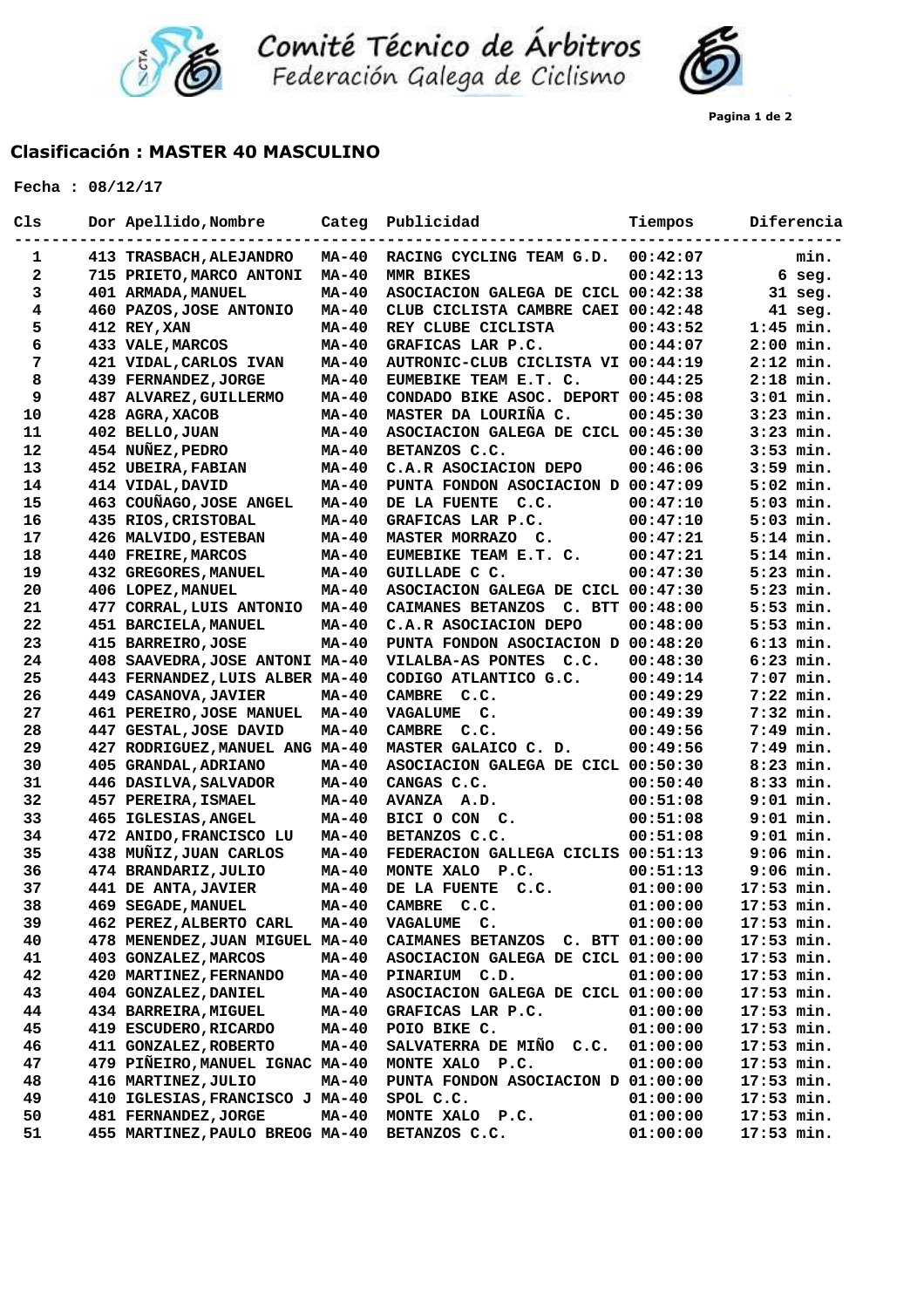



**Pagina 2 de 2**

| 52 | 470 MONTES, ADOLFO              | MA-40 | MURALLA C.C.          | 01:00:00            | $17:53$ min. |  |
|----|---------------------------------|-------|-----------------------|---------------------|--------------|--|
| 53 | 466 LENDOIRO, JUAN CARLOS MA-40 |       | BETANZOS C.C.         | 01:00:00            | $17:53$ min. |  |
| 54 | 719 FLORES, JOSE MANUEL         | MA-40 | CORBELO CLUB CICLISTA | 01:00:00            | $17:53$ min. |  |
| 55 | 450 MALLO, HIPOLITO             | MA-40 | CAIMANES BETANZOS     | $C.$ BTT $01:00:00$ | $17:53$ min. |  |
| 56 | 495 VAZQUEZ, JOSE MANUEL        | MA-40 | ANTELANO C.C.         | 01:00:00            | $17:53$ min. |  |
| 57 | 499 AMADO, VICENTE              | MA-40 | CAMBRE C.C.           | 01:00:00            | $17:53$ min. |  |
| 58 | 475 PEREZ, JOSE MANEL           | MA-40 | CAIMANES BETANZOS     | $C.$ BTT $01:00:00$ | $17:53$ min. |  |
| 59 | 430 ALVAREZ, OSCAR              | MA-40 | IN SITU C.C.          | 01:00:00            | $17:53$ min. |  |
| 60 | 422 SANCHEZ, FELIX              | MA-40 | PINARIUM C.D.         | 01:00:00            | $17:53$ min. |  |
| 61 | 712 RODRIGUEZ, ENRIOUE AL MA-40 |       | IN SITU C.C.          | 01:00:00            | $17:53$ min. |  |
| 62 | 448 RODRIGUEZ, ANTONIO JE MA-40 |       | <b>CAMBRE</b><br>C.C. | 01:00:00            | $17:53$ min. |  |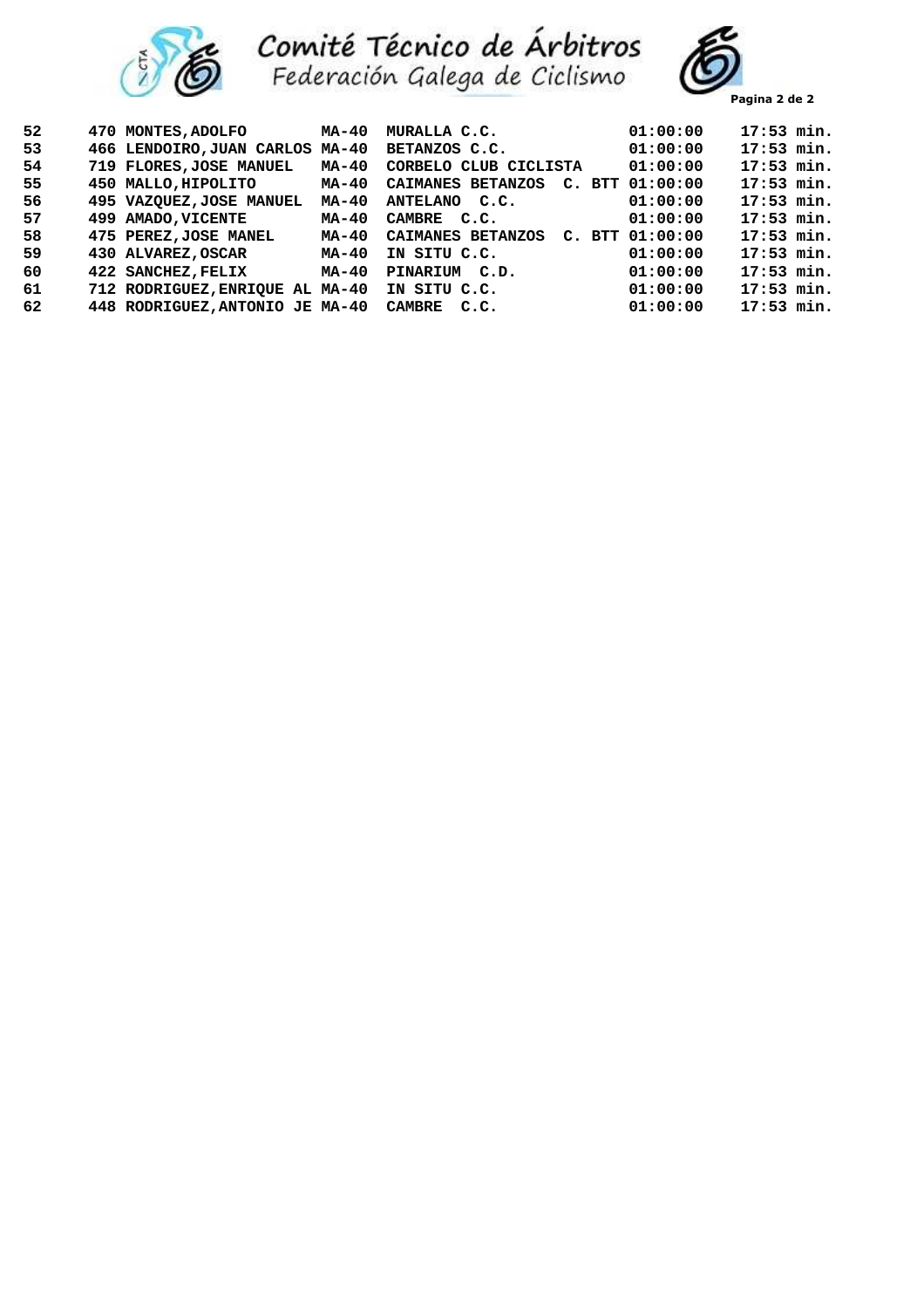

Comité Técnico de Árbitros<br>Federación Galega de Ciclismo



# **Clasificación : MASTER 50-60 MASCULINO**

|  |  | Fecha : $08/12/17$ |  |
|--|--|--------------------|--|
|--|--|--------------------|--|

| Cls          |     | Dor Apellido, Nombre            | Categ | Publicidad                                  | Tiempos  | Diferencia  |
|--------------|-----|---------------------------------|-------|---------------------------------------------|----------|-------------|
| 1            |     | 501 DE LA, JAVIER               | MA-50 | NORINVER CYCLING TEAM                       | 00:45:34 | min.        |
| $\mathbf{2}$ |     | 514 CASTRO, MANUEL              | MA-50 | BARBANZABIKE C.                             | 00:45:58 | $24$ seg.   |
| 3            |     | 507 CASTRO, MARIO               | MA-50 | <b>PADRONES</b><br>C.C.                     | 00:46:26 | 52 seg.     |
| 4            |     | 516 MAGARIÑOS, JOSE MARIA MA-50 |       | CONDADO BIKE ASOC. DEPORT                   | 00:46:50 | $1:16$ min. |
| 5            |     | 513 LOPEZ, FRANCISCO JA         | MA-50 | BETANZOS C.C.                               | 00:47:50 | $2:16$ min. |
| 6            |     | 503 LAGO, JAVIER                | MA-50 | SPOL C.C.                                   | 00:48:03 | $2:29$ min. |
| 7            |     | 505 RODRIGUEZ, MARCIAL          | MA-50 | <b>OUEBICI-MARCISPORT</b><br>$\mathbf{C}$ . | 00:48:03 | $2:29$ min. |
| 8            |     | 502 GONZALEZ, ANTONIO           | MA-50 | SALVATERRA DE MIÑO<br>C.C.                  | 00:49:49 | $4:15$ min. |
| 9            |     | 534 GALGUERA, LUIS ANDRES       | MA-50 | LA VICTORIA BIKER C.D.C.C                   | 00:50:24 | $4:50$ min. |
| 10           |     | 512 GOMEZ, MANUEL               | MA-50 | <b>BICI VERDE</b><br>C.C.                   | 00:50:50 | $5:16$ min. |
| 11           |     | 508 VAZQUEZ, ENRIQUE            | MA-50 | MONTE XALO<br>P.C.                          | 00:53:54 | $8:20$ min. |
| 12           | 533 | POLA, RAFA                      | MA-50 | NORCLEAN TEAM CYCLING                       | 00:55:06 | $9:32$ min. |
| 13           |     | 506 GOMEZ, RICARDO              | MA-50 | <b>PONTEAREAS</b><br>c.c.                   | 01:00:00 | 14:26 min.  |
| 14           | 515 | <b>GONZALEZ, JOSE MANUEL</b>    | MA-50 | ACADEMIA POSTAL-ACTYON-MA                   | 01:00:00 | 14:26 min.  |
| 15           |     | 522 GONZALEZ, JESUS             | MA-50 | NAVIEGO G. C.                               | 01:00:00 | 14:26 min.  |
| 16           |     | 538 HIDALGO, ENRIQUE JOSE MA-50 |       | MASTER DA LOURIÑA C.                        | 01:00:00 | 14:26 min.  |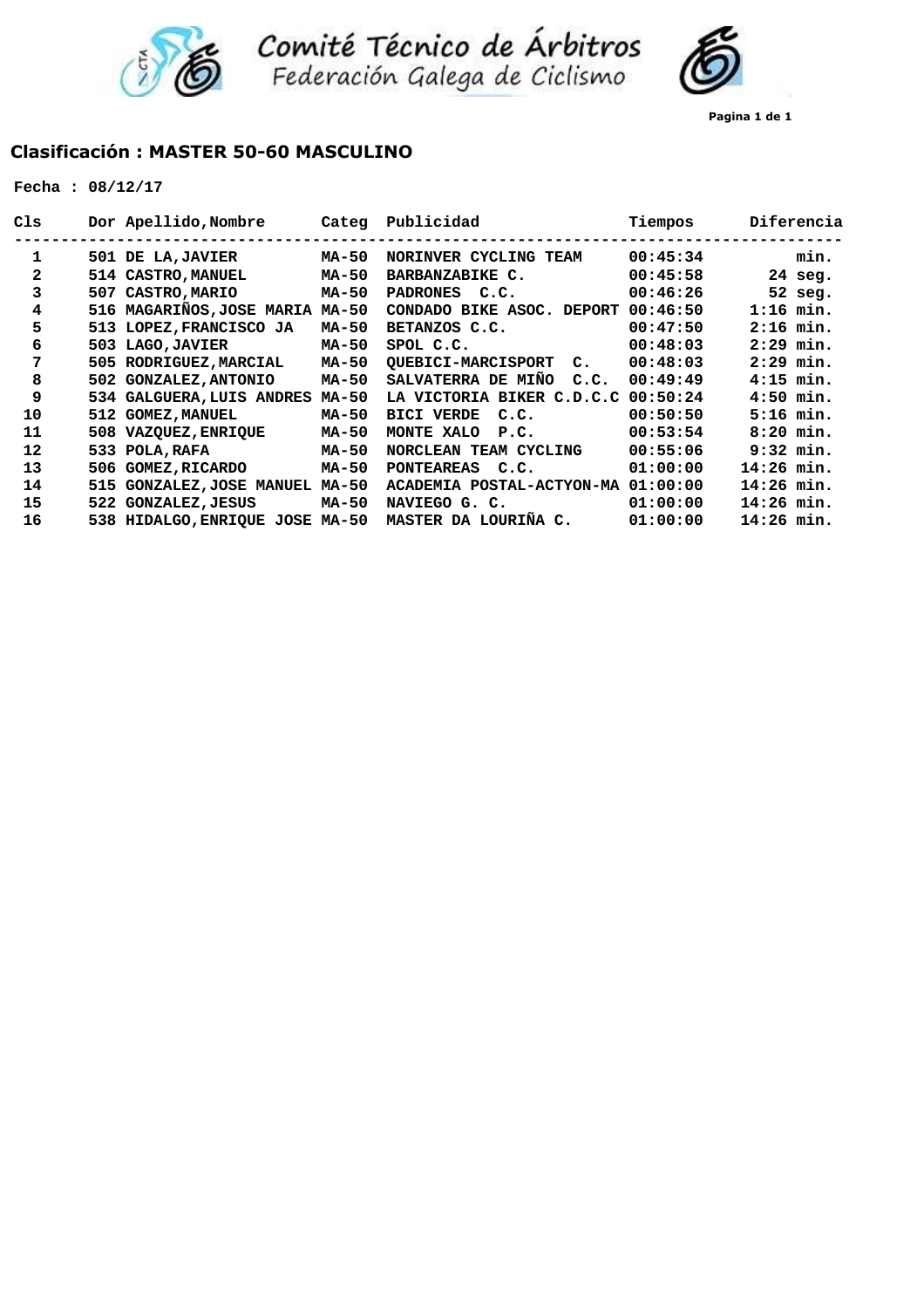



**Pagina 1 de 1**

### **Clasificación : SUB23**

|                                       | Fecha: $08/12/17$                                                                                                        |                                                      |                                                                                                                                                                                       |                      |                                                |
|---------------------------------------|--------------------------------------------------------------------------------------------------------------------------|------------------------------------------------------|---------------------------------------------------------------------------------------------------------------------------------------------------------------------------------------|----------------------|------------------------------------------------|
| C1s                                   | Dor Apellido, Nombre                                                                                                     | Categ                                                | Publicidad                                                                                                                                                                            | Tiempos              | Diferencia                                     |
| 1<br>$\mathbf{2}$<br>3<br>4<br>5<br>6 | 107 FEIJOO, IVAN<br>104 ALVAREZ, PABLO<br>106 SAA, ROMAN<br>105 GONZALEZ, RAUL<br>118 CABANAS, DANIEL<br>103 VILLA, XOEL | SUB23<br>STIB23<br>STIB23<br>SUB23<br>SUB23<br>SUB23 | ACADEMIA POSTAL-ACTYON-MA 00:52:07<br>CLUB CICLISTA CAMBRE CAEI 00:56:29<br>ACADEMIA POSTAL-ACTYON-MA 00:57:59<br>ACADEMIA POSTAL-ACTYON-MA 00:58:37<br>MARIN C.C.<br>O ROSAL<br>C.C. | 01:20:00<br>01:20:00 | 99 Vts<br>99 Vts<br>99 Vts<br>99 Vts<br>99 Vts |
| 7                                     | 109 GARCIA, PABLO                                                                                                        | SUB23                                                | <b>AVANZA</b>                                                                                                                                                                         | 01:20:00             | 99 Vts                                         |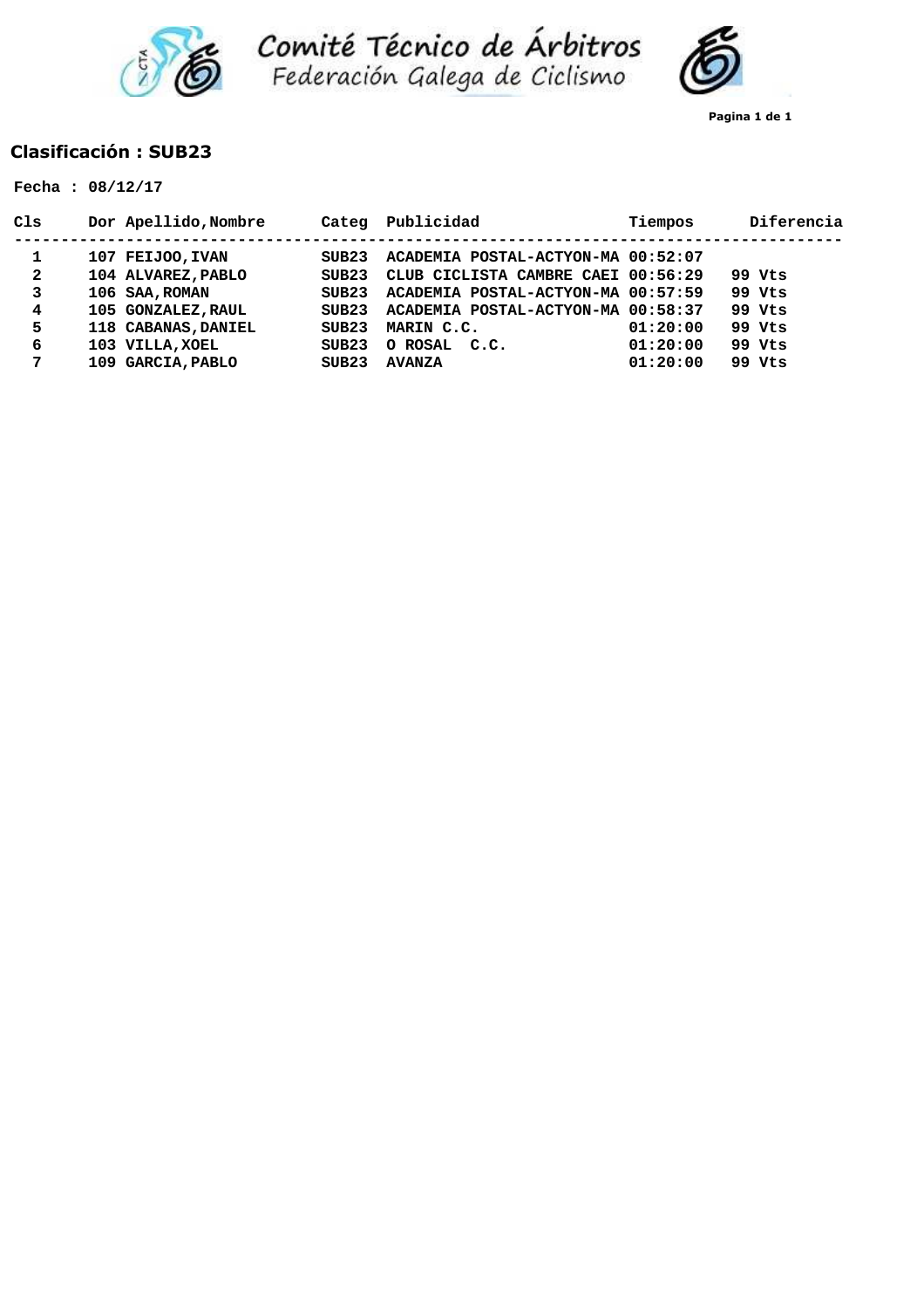



**Pagina 1 de 1**

## **Clasificación : ELITE**

| Cls          |     | Dor Apellido, Nombre      | Categ        | Publicidad                               | Tiempos         | Diferencia   |
|--------------|-----|---------------------------|--------------|------------------------------------------|-----------------|--------------|
| 1            |     | 7 VAZQUEZ, OSCAR          | <b>ELITE</b> | OVCBIKES C.D.E.C.                        | 00:53:25        | min.         |
| $\mathbf{2}$ |     | 22 OTERO, DARIO MANUEL    | <b>ELITE</b> | <b>COMPOSTELANO</b><br>C.C.              | 00:53:28        | $3$ seg.     |
| 3            |     | 48 CESAR, GUSTAVO         | E-UCI        | W52 FC PORTO                             | 00:54:30        | $1:05$ min.  |
| 4            |     | <b>PUNZON, JORGE</b>      | <b>ELITE</b> | <b>OSCAR PEREIRO</b><br><b>FUNDACION</b> | 00:54:50        | $1:25$ min.  |
| 5            |     | 64 RUIZ, JOSE LUIS        | <b>ELITE</b> | VALLE DE BUELNA MTB C.D.E                | 00:54:50        | $1:25$ min.  |
| 6            | 28  | <b>SORDO, AQUILES</b>     | <b>ELITE</b> | CAIMANES BETANZOS<br>C. BTT              | 00:55:09        | $1:44$ min.  |
| 7            |     | 11 RODRIGUEZ, JOSE        | <b>ELITE</b> | DE LA FUENTE<br>C.C.                     | 00:55:09        | $1:44$ min.  |
| 8            |     | 1 VALVERDE, ADRIAN        | <b>ELITE</b> | RIAS BAIXAS                              | 00:55:42        | $2:17$ min.  |
| 9            | 9   | <b>GUERRA, FERNANDO</b>   | <b>ELITE</b> | OS ESFOLA ARROS C.C.                     | 00:55:58        | $2:33$ min.  |
| 10           |     | 31 FERNANDEZ, LUIS        | <b>ELITE</b> | AVANZA A.D.                              | 00:56:29        | $3:04$ min.  |
| 11           |     | 2 PICO, YAGO              | <b>ELITE</b> | VILALBA-AS PONTES C.C.                   | 00:59:23        | $5:58$ min.  |
| 12           |     | 3 MATO, ANTONIO           | <b>ELITE</b> | TOXO<br>P.C.                             | 00:59:54        | $6:29$ min.  |
| 13           |     | 24 BALSA, FRANCISCO       | <b>ELITE</b> | COMPOSTELANO C.C.                        | 01:00:53        | $7:28$ min.  |
| 14           | 13  | REY, ALVARO ANTON         | <b>ELITE</b> | CAMBRE C.C.                              | 01:02:37        | $9:12$ min.  |
| 15           | 19  | <b>SOUSA, JONATHAN</b>    | <b>ELITE</b> | IN SITU C.C.                             | 01:20:00        | $26:35$ min. |
| 16           | 21  | ALONSO, JOSE MANUEL       | <b>ELITE</b> | CONCELLO DE PORRIÑO - ABA 01:20:00       |                 | $26:35$ min. |
| 17           |     | 20 GONZALEZ, FERNANDO     | <b>ELITE</b> | IN SITU C.C.                             | 01:20:00        | $26:35$ min. |
| 18           | 39. | <b>GONZALEZ, DAVID</b>    | <b>ELITE</b> | NAVIEGO G. C.                            | 01:20:00        | $26:35$ min. |
| 19           |     | 12 RIVAS, JAIME           | <b>ELITE</b> | NOELA P.C.                               | 01:20:00        | $26:35$ min. |
| 20           |     | 38 CASAL, CARLOS          | <b>ELITE</b> | <b>COMPOSTELANO</b><br>C.C.              | 01:20:00        | $26:35$ min. |
| 21           |     | 66 RODRIGUEZ, JAVIER      | <b>ELITE</b> | TOXO<br>P.C.                             | 01:20:00        | $26:35$ min. |
| 22           | 30. | LENDOIRO, CARLOS          | <b>ELITE</b> | BETANZOS C.C.                            | 01:20:00        | $26:35$ min. |
| 23           | 33  | <b>MORANDEIRA, SERGIO</b> | <b>ELITE</b> | MONTE XALO<br>P.C.                       | 01:20:00        | $26:35$ min. |
| 24           |     | 29 BARBEITO, ALBERTO      | <b>ELITE</b> | CAIMANES BETANZOS                        | C. BTT 01:30:00 | 36:35 min.   |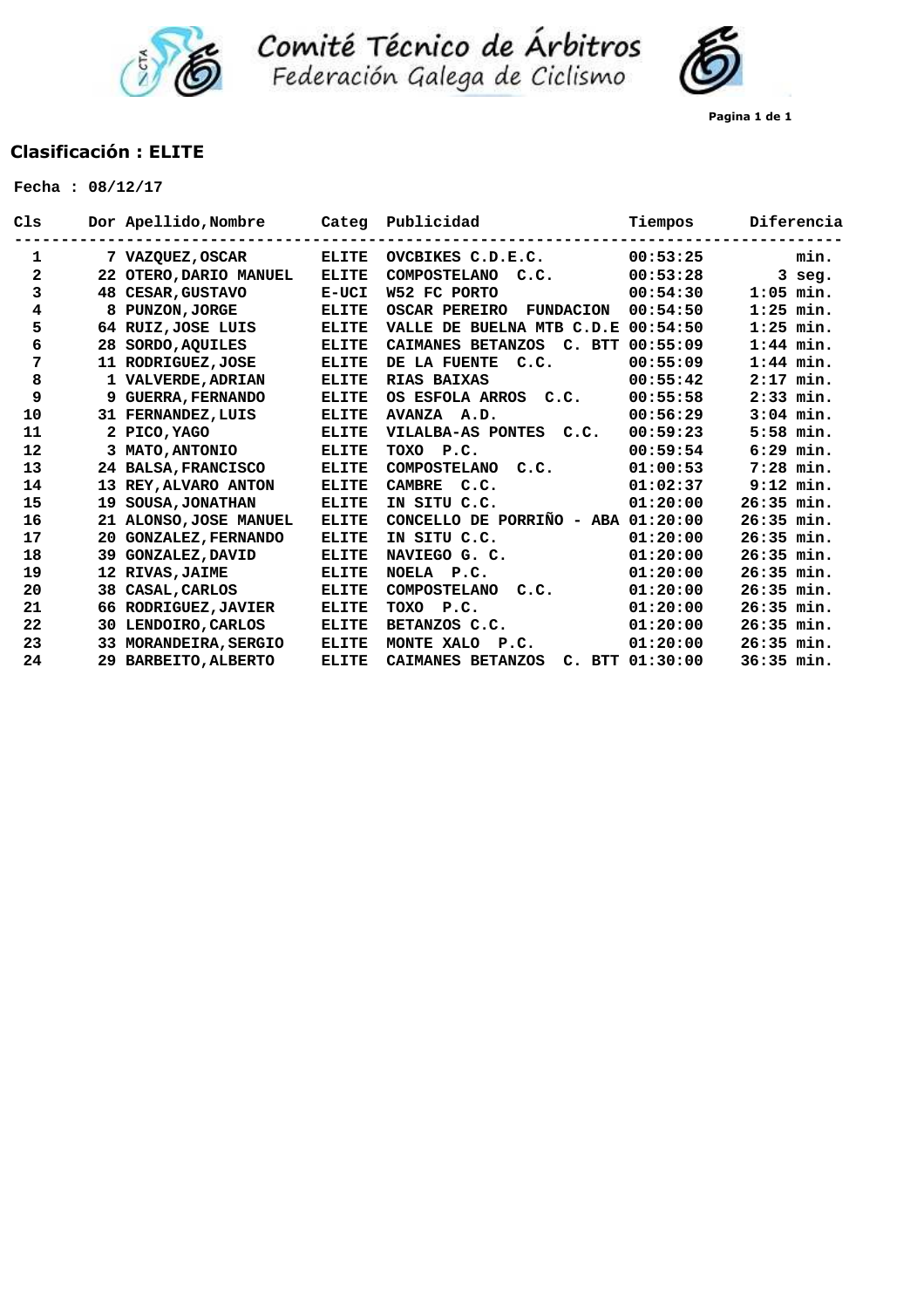

**Comité Técnico de Árbitros**<br>Federación Galega de Ciclismo



## **Clasificación : ELITE-SUB23**

| Cls          |     | Dor Apellido, Nombre   | Categ        | Publicidad                               | Tiempos         | Diferencia   |
|--------------|-----|------------------------|--------------|------------------------------------------|-----------------|--------------|
| 1            |     | 107 FEIJOO, IVAN       | SUB23        | ACADEMIA POSTAL-ACTYON-MA 00:52:07       |                 | min.         |
| $\mathbf{2}$ |     | 7 VAZQUEZ, OSCAR       | <b>ELITE</b> | OVCBIKES C.D.E.C.                        | 00:53:25        | $1:18$ min.  |
| 3            |     | 22 OTERO, DARIO MANUEL | <b>ELITE</b> | <b>COMPOSTELANO</b><br>C.C.              | 00:53:28        | $1:21$ min.  |
| 4            |     | 48 CESAR, GUSTAVO      | E-UCI        | W52 FC PORTO                             | 00:54:30        | $2:23$ min.  |
| 5            |     | 8 PUNZON, JORGE        | <b>ELITE</b> | <b>OSCAR PEREIRO</b><br><b>FUNDACION</b> | 00:54:50        | $2:43$ min.  |
| 6            |     | 64 RUIZ, JOSE LUIS     | <b>ELITE</b> | VALLE DE BUELNA MTB C.D.E 00:54:50       |                 | $2:43$ min.  |
| 7            |     | 28 SORDO, AQUILES      | <b>ELITE</b> | CAIMANES BETANZOS C. BTT                 | 00:55:09        | $3:02$ min.  |
| 8            |     | 11 RODRIGUEZ, JOSE     | <b>ELITE</b> | DE LA FUENTE C.C.                        | 00:55:09        | $3:02$ min.  |
| 9            |     | 1 VALVERDE, ADRIAN     | <b>ELITE</b> | RIAS BAIXAS                              | 00:55:42        | $3:35$ min.  |
| 10           |     | 9 GUERRA, FERNANDO     | <b>ELITE</b> | OS ESFOLA ARROS C.C.                     | 00:55:58        | $3:51$ min.  |
| 11           |     | 31 FERNANDEZ, LUIS     | <b>ELITE</b> | AVANZA A.D.                              | 00:56:29        | $4:22$ min.  |
| 12           |     | 104 ALVAREZ, PABLO     | SUB23        | CLUB CICLISTA CAMBRE CAEI 00:56:36       |                 | $4:29$ min.  |
| 13           |     | 106 SAA, ROMAN         | SUB23        | ACADEMIA POSTAL-ACTYON-MA 00:57:59       |                 | $5:52$ min.  |
| 14           |     | 105 GONZALEZ, RAUL     | SUB23        | ACADEMIA POSTAL-ACTYON-MA                | 00:58:37        | $6:30$ min.  |
| 15           |     | 2 PICO, YAGO           | <b>ELITE</b> | VILALBA-AS PONTES C.C.                   | 00:59:23        | $7:16$ min.  |
| 16           |     | 3 MATO, ANTONIO        | <b>ELITE</b> | P.C.<br>TOXO                             | 00:59:54        | $7:47$ min.  |
| 17           |     | 24 BALSA, FRANCISCO    | <b>ELITE</b> | <b>COMPOSTELANO</b><br>C.C.              | 01:00:53        | $8:46$ min.  |
| 18           |     | 13 REY, ALVARO ANTON   | <b>ELITE</b> | <b>CAMBRE</b><br>C.C.                    | 01:02:37        | $10:30$ min. |
| 19           | 19  | <b>SOUSA, JONATHAN</b> | <b>ELITE</b> | IN SITU C.C.                             | 01:20:00        | $27:53$ min. |
| 20           |     | 21 ALONSO, JOSE MANUEL | <b>ELITE</b> | CONCELLO DE PORRIÑO - ABA $01:20:00$     |                 | 27:53 min.   |
| 21           |     | 20 GONZALEZ, FERNANDO  | <b>ELITE</b> | IN SITU C.C.                             | 01:20:00        | 27:53 min.   |
| 22           |     | 39 GONZALEZ, DAVID     | <b>ELITE</b> | NAVIEGO G. C.                            | 01:20:00        | 27:53 min.   |
| 23           |     | 12 RIVAS, JAIME        | <b>ELITE</b> | NOELA P.C.                               | 01:20:00        | $27:53$ min. |
| 24           |     | 38 CASAL, CARLOS       | <b>ELITE</b> | COMPOSTELANO<br>C.C.                     | 01:20:00        | $27:53$ min. |
| 25           |     | 66 RODRIGUEZ, JAVIER   | <b>ELITE</b> | <b>TOXO</b><br>P.C.                      | 01:20:00        | 27:53 min.   |
| 26           | 118 | <b>CABANAS, DANIEL</b> | SUB23        | MARIN C.C.                               | 01:20:00        | 27:53 min.   |
| 27           |     | 30 LENDOIRO, CARLOS    | <b>ELITE</b> | BETANZOS C.C.                            | 01:20:00        | 27:53 min.   |
| 28           |     | 103 VILLA, XOEL        | SUB23        | O ROSAL<br>C.C.                          | 01:20:00        | 27:53 min.   |
| 29           |     | 109 GARCIA, PABLO      | SUB23        | <b>AVANZA</b>                            | 01:20:00        | 27:53 min.   |
| 30           |     | 33 MORANDEIRA, SERGIO  | <b>ELITE</b> | MONTE XALO<br>P.C.                       | 01:20:00        | $27:53$ min. |
| 31           |     | 29 BARBEITO, ALBERTO   | <b>ELITE</b> | CAIMANES BETANZOS                        | C. BTT 01:30:00 | 37:53 min.   |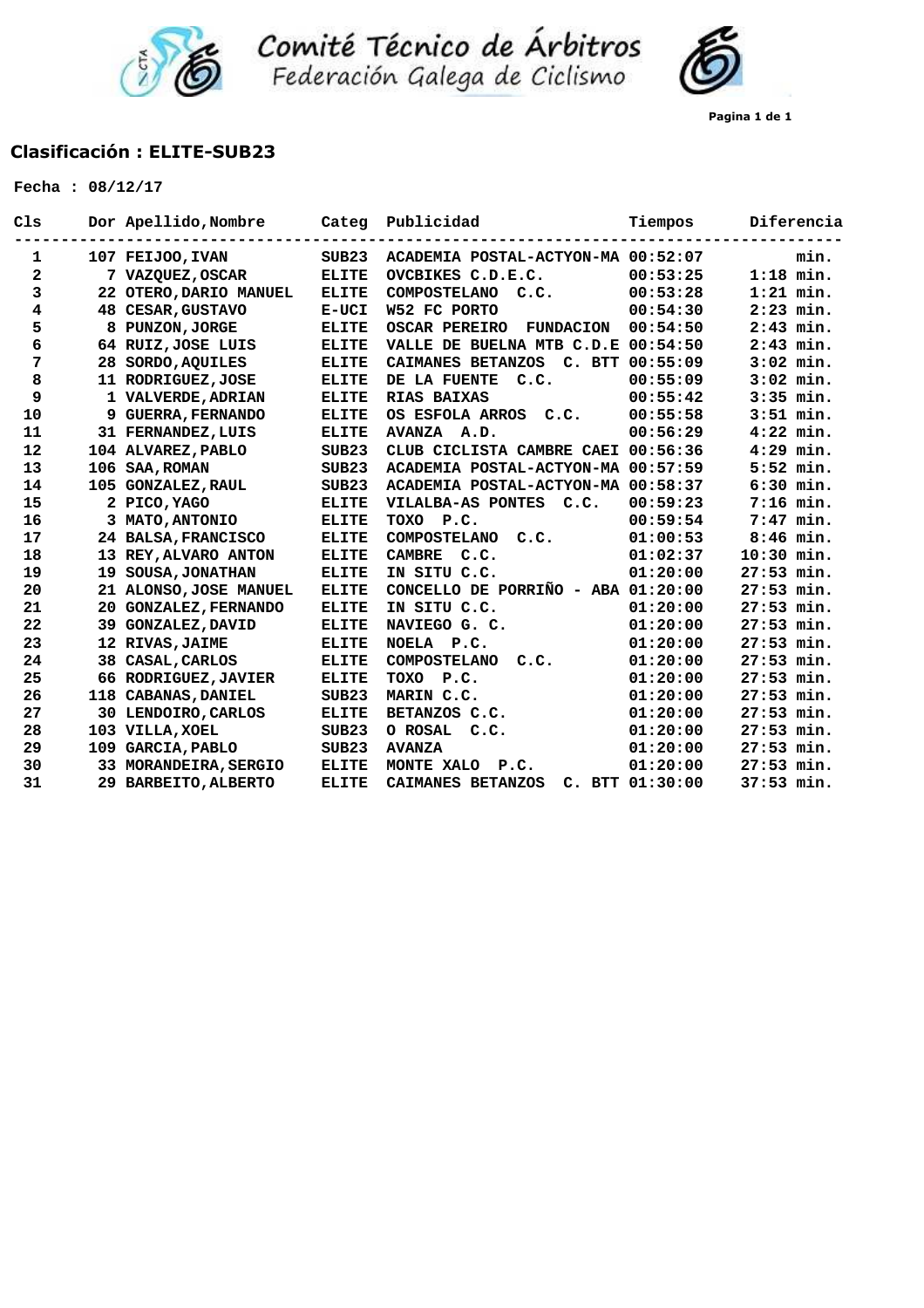



**Pagina 1 de 1**

## **Clasificación : FEMINAS ELITE-M30-M40**

|  | Fecha: $08/12/17$ |
|--|-------------------|
|--|-------------------|

| Cls          | Dor Apellido, Nombre |         | Categ Publicidad                   | Tiempos  | Diferencia   |
|--------------|----------------------|---------|------------------------------------|----------|--------------|
|              | 909 VAZOUEZ, LUCIA   | $F-ELI$ | PROREBORDOSA OFORSEP/RJGR 00:43:32 |          | min.         |
| $\mathbf{2}$ | 901 CASTRO, ISABEL   | $F-ELI$ | CONDADO BIKE ASOC. DEPORT 00:44:00 |          | $28$ seq.    |
| 3            | 902 MARTINEZ, XOANA  | $F-ELI$ | SALVATERRA DE MIÑO C.C.            | 00:53:47 | $10:15$ min. |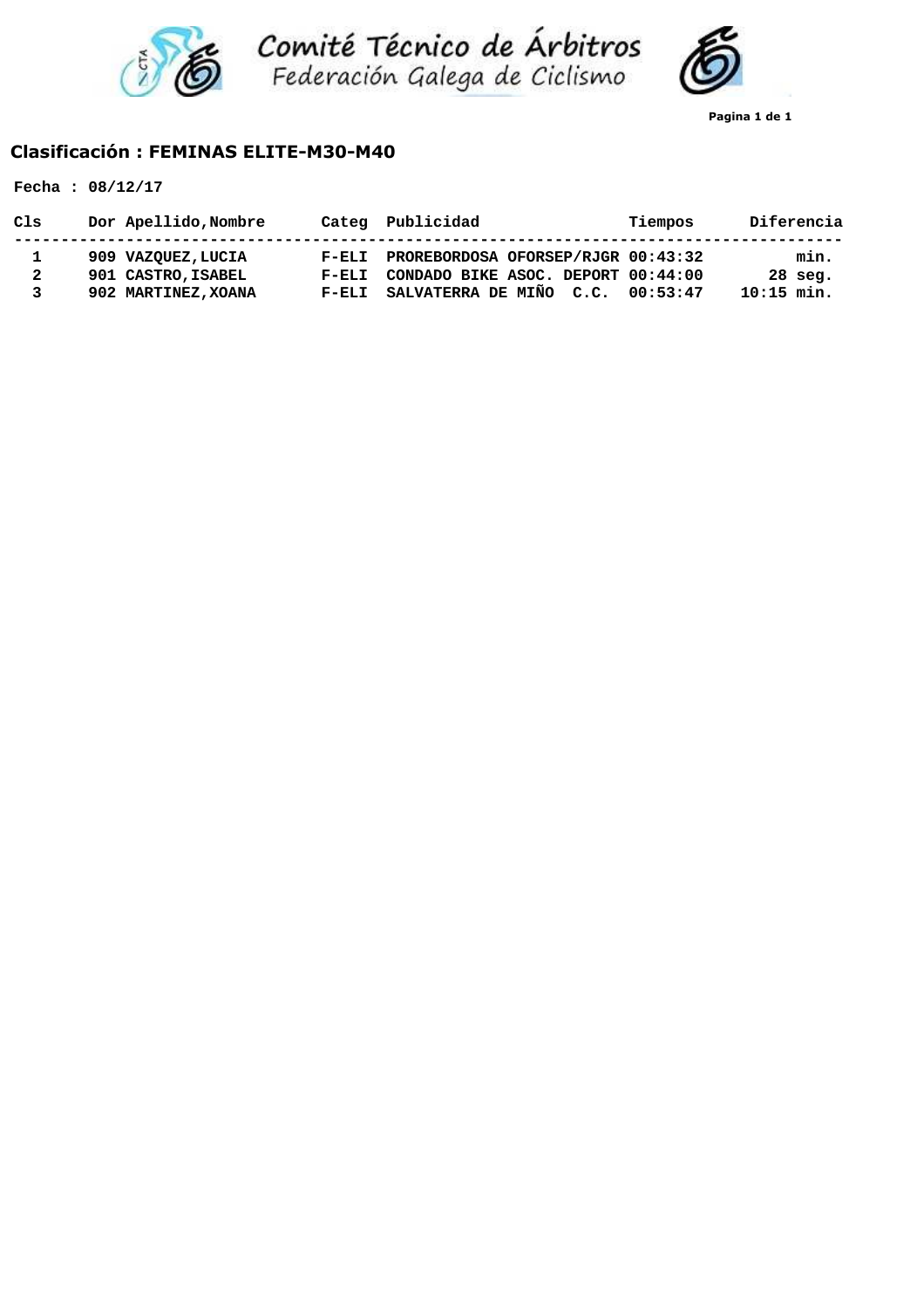



**Pagina 1 de 1**

## **Clasificación : FEMINAS SUB23**

|     | Fecha: $08/12/17$    |         |                                    |         |            |
|-----|----------------------|---------|------------------------------------|---------|------------|
| Cls | Dor Apellido, Nombre |         | Categ Publicidad                   | Tiempos | Diferencia |
|     | 953 GONZALEZ, ZAIDA  | $F-S23$ | CIDADE DE LUGO - ESTURION 00:55:20 |         | min.       |